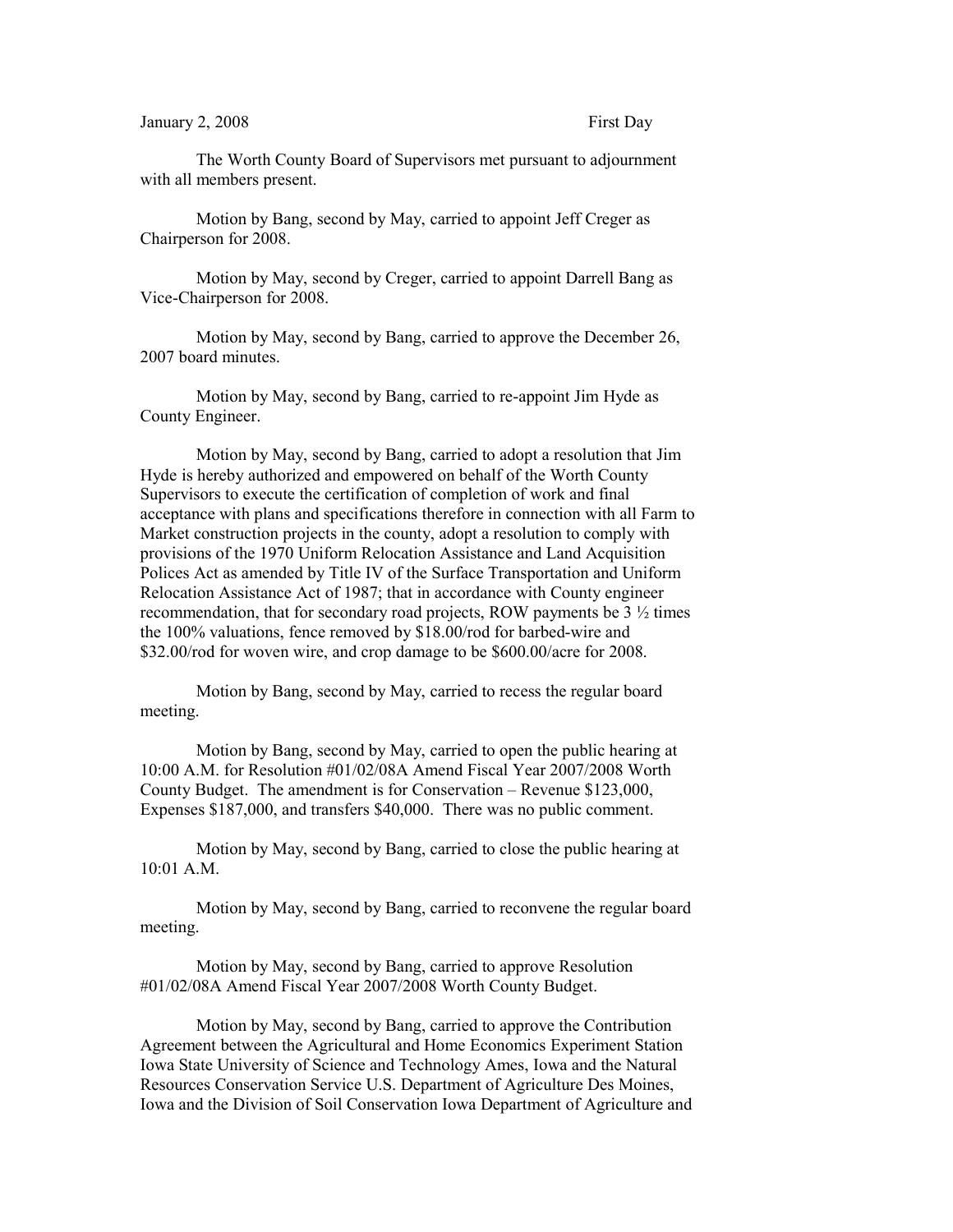Land Stewardship Des Moines, Iowa and the Worth County Board of Supervisors Northwood, Iowa to update the soil survey of Worth County, Iowa.

Motion by May, second by Bang, carried to approve Resolution #01/02/08B Construction Evaluation Resolution.

Motion by Bang, second by May, carried to approve that \$10.77 be the hourly rate paid by the courthouse for FY2007/2008.

Motion by Bang, second by May, carried that the Northwood Anchor and Manly Junction Signal be designated the official county newspapers.

Motion by May, second by Bang, carried that the following appointments be made: Board of Health (3-year) – Dennis Bartz & Phyllis Tietjens; Commission of Veteran Affairs (3-year) – Paul Ferley; Weed Commissioner (1 year) – Joy Hendrickson, Jr.; County Welfare Services (3-year) – Sandra Mireles; County Conservation Board (5-year) – Jeff VanSteenburg; County Eminent Domain Compensation Commission (1-year) – Guy Olson, Michael Romig, Julie Robb, Arlyn McHenry, Richard Hanna, Lonnie Harris, Dennis May, Clara Helgeland, Dan Low, Ron Sietsema, Randy Hanna, Allan Bratrud, Lowell Kroneman, David Hengesteg, Jerald Rognes, Steve Davidson, Roger Clagett, Earl Trenhaile, Erling Myli, Dick Brattrud, David Bang, Dennis Faber, Terry Steinmetz, Laura Sabby, Jane Podgorniak, Steve Wise, Arlyn Tenold, Allen Low, and Ralph Jennings; County Enterprise Zone Commission (3-year) – Darrell Bang and Jean Torgeson; Zoning Board of Adjustment (5-year) – Brian Tweeten; Representative for Citizen's Advisory Board-Cherokee MHI (3-year) – Elsie Mechem; Representative for North Iowa Mental Health Center (1-year) – Jeff Creger and Dennis May (alternate); North Iowa Juvenile Detention Services (3 year) – Darrell Bang and Dennis May (alternate); Inheritance Tax Appraisers – Mike Romig (alternate); Second Judicial District Department of Correctional Services (1-year) – Jeff Creger and Dennis May (alternate); North Central Iowa EMS Board Representative (3-year) – Tricia Holden and Carol Moe (alternate); North Iowa Community Action (3-year) – Darrell Bang; NCREC (3-year) – Darrell Bang and Dennis May (alternate); NIACOG (1-year) – Dennis May, Darrell Bang (alternate), Richard Scholbrock (city representative), Teresa Nicholson (economic interests), Michael Wilson (city representative alternate), and Julie Robb (alternate at large); Regional II Transit Advisory Committee (3 year)– Dennis May and Darrell Bang (alternate); Airport Zoning Ordinance Board of Adjustment (3-year) – Michael Dierenfeld.

Motion by May, second by Bang, carried that the County Auditor be authorized to pay bills during a meeting adjournment:

- 1. Salaries and payroll previously approved by the board.
- 2. Insurance payments and unemployment quarterly report payments.
- 3. Emergency expenses deemed necessary by the County Auditor.

The 2007 W-2 salaries are: Robert Aamodt - \$40,859.57; Kimberly Anderson - \$17,785.19; Pamela Anderson - \$30,289.20; Rick Anderson - \$29,502.84; Douglas Arneson - \$5,374.38; Marty Aves - \$36,997.27; Brett Backhaus - \$33,733.44; Darrell Bang - \$25,263.36;